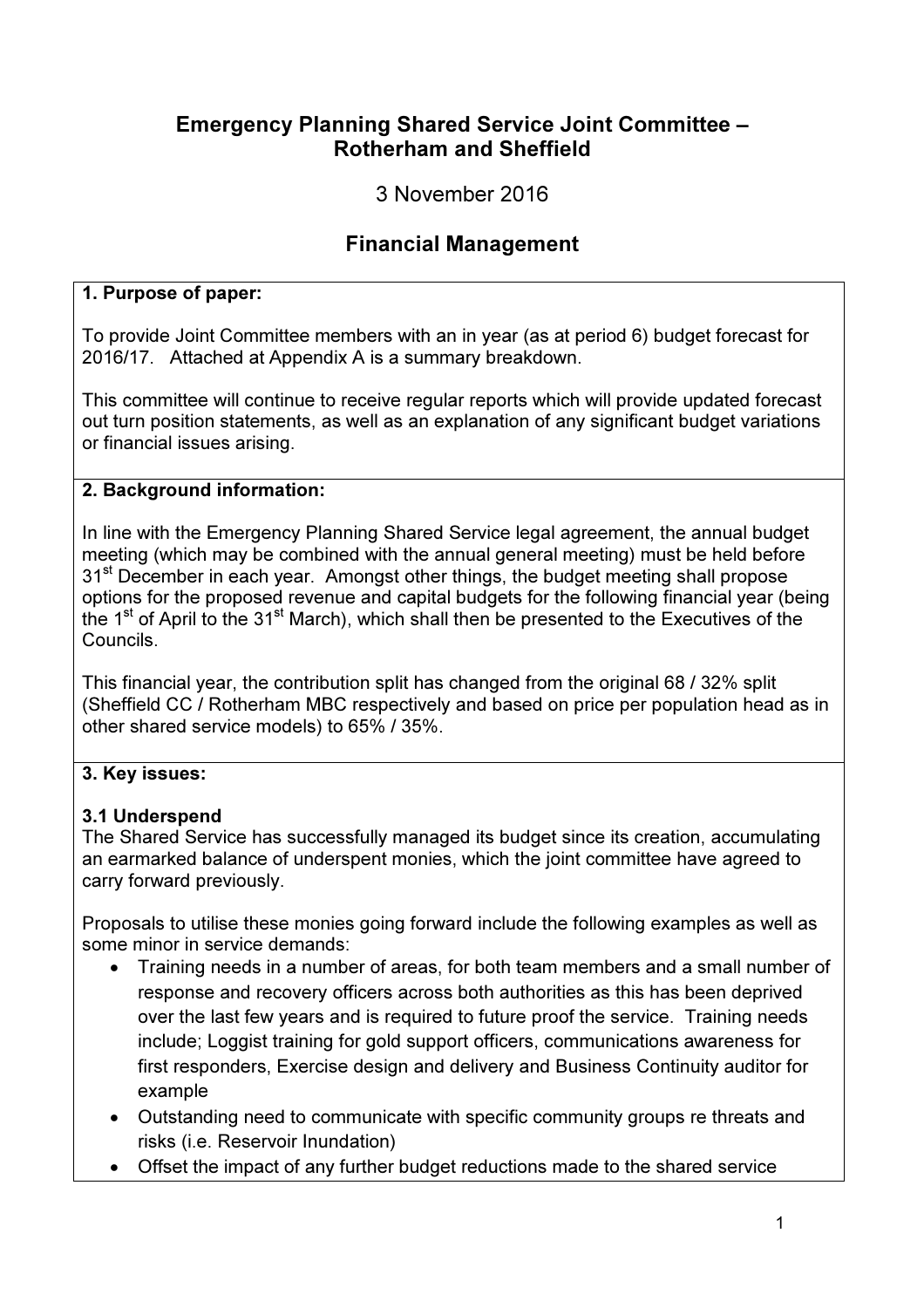budget

- Update the Emergency Planning Incident Management System (EPIMS) utilised in the event of an emergency to record information and tasking; in line with new national developments (i.e. the use of Resilience Direct), our internal system will require some updating and refresh of content to remain in line as well as advances with technologies
- Development and introduction of e-Learning and other innovative training delivery models; required in recognition of the reduced availability of resources; notwithstanding the great importance of retaining a trained, and exercised response and recovery capability
- PPE need for additional (as additional Forward Liaison Officers are to be recruited in each organisation) as well as some of the existing equipment nearing its shelf life

### 3.2 2016/17 forecast outturn

As reported at Appendix A; a favourable outturn position is forecast. This is in the main accountable to the current vacancy within the service – an agreement to fill this post is pending. As with previous year, it is proposed that any favourable variance is transferred to the underspend monies, to support future service delivery, as well as to fund the projects service needs as outlined above.

### 3.3 2017/18 Budget Allocations

In line with medium and long terms financial strategies of both councils, responsible officers to collectively discuss future budget allocations and make recommendations thereafter

### 4. Recommendations:

Members note the content of the report and approve the transfer of favourable outturn budget to the underspends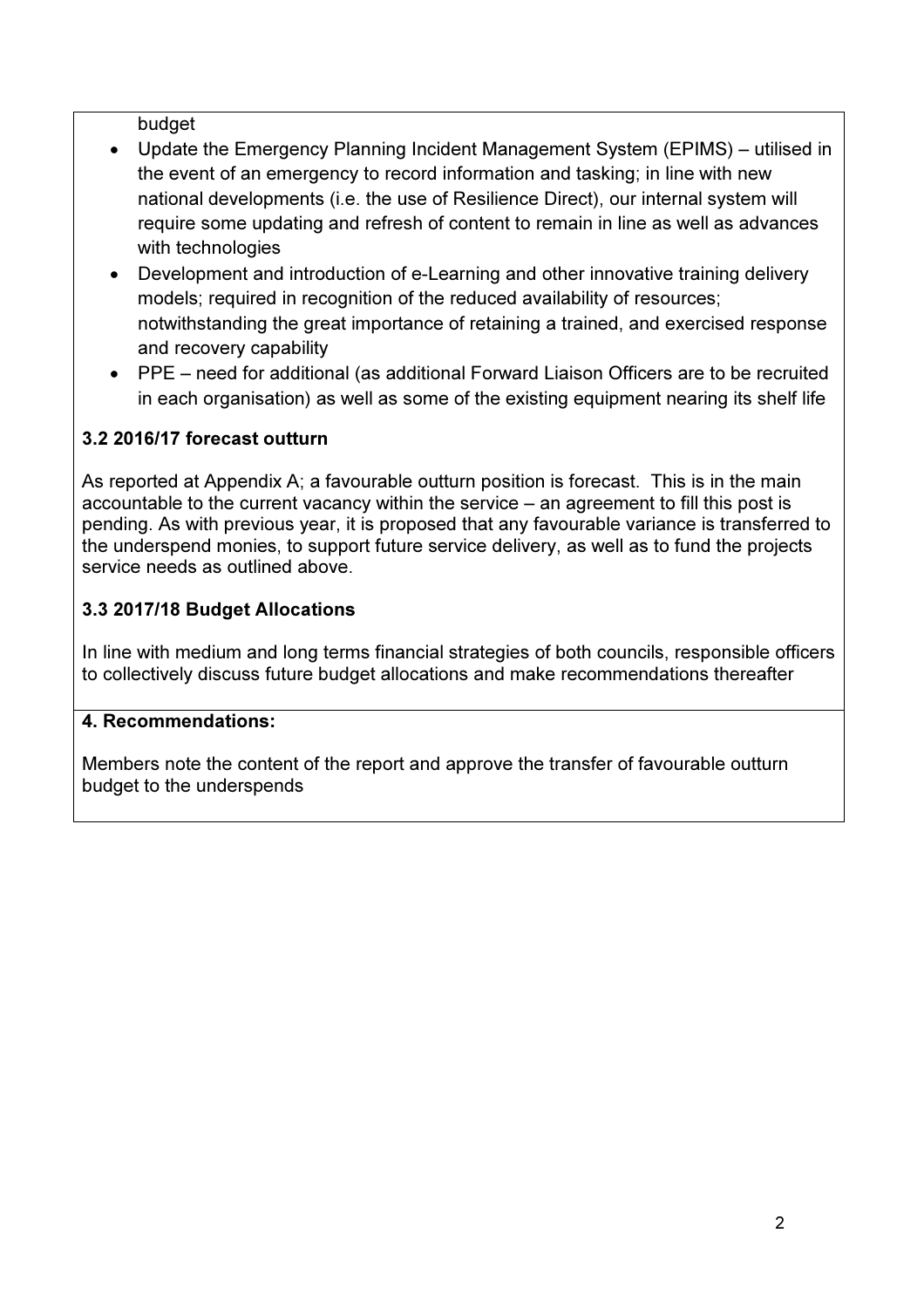# Appendix A - Summary Breakdown

| <b>Detail Code 0 - Emergency Planning</b> |                                      | <b>Full Year Information</b>                        |                                       |                                                     |                                     |  |  |  |
|-------------------------------------------|--------------------------------------|-----------------------------------------------------|---------------------------------------|-----------------------------------------------------|-------------------------------------|--|--|--|
|                                           |                                      | <b>Current</b><br><b>Full Year</b><br><b>Budget</b> | <b>Actual</b><br>plus<br><b>Cmits</b> | <b>Budget</b><br><b>Operator</b><br><b>Forecast</b> | <b>Full Year</b><br><b>Variance</b> |  |  |  |
|                                           |                                      |                                                     |                                       |                                                     |                                     |  |  |  |
| 10101                                     | <b>Basic Pay-General Staff</b>       | 143,205                                             | 48,477                                | 113,086                                             | $-30,119$                           |  |  |  |
| 10104                                     | Basic Pay-Schl Support Staff         | 0                                                   | 0                                     | 0                                                   | 0                                   |  |  |  |
| 10201                                     | Mat/Pat/Ad-General Staff             | 0                                                   | 97                                    | 97                                                  | 97                                  |  |  |  |
| 10401                                     | Other Pay-General Staff              | 14,101                                              | 6,635                                 | 13,535                                              | -566                                |  |  |  |
| 10501                                     | <b>NI-General Staff</b>              | 14,534                                              | 5,576                                 | 12,765                                              | $-1,769$                            |  |  |  |
| 10601                                     | Superann-General Staff               | 30,073                                              | 12,342                                | 27,302                                              | $-2,771$                            |  |  |  |
|                                           | <b>Total Direct Employee Costs</b>   | 201,913                                             | 73,128                                | 166,784                                             | $-35,129$                           |  |  |  |
| 15030                                     | Honorarium Payment                   | 0                                                   | 378                                   | 378                                                 | 378                                 |  |  |  |
| 16060                                     | Training                             | 5,000                                               | 666                                   | 4,500                                               | $-500$                              |  |  |  |
|                                           | <b>Total Direct Employee Costs</b>   | 5,000                                               | 1,044                                 | 4,878                                               | $-122$                              |  |  |  |
| 21040                                     | Repairs, Alteratns & Maint'Nce       | 0                                                   | 25                                    | 25                                                  | 25                                  |  |  |  |
|                                           | <b>Total Premises Related Costs</b>  | $\bf{0}$                                            | 25                                    | 25                                                  | 25                                  |  |  |  |
| 25040                                     | Car Allowances                       | 500                                                 | 0                                     | 150                                                 | $-350$                              |  |  |  |
| 25050                                     | <b>Public Transport Expenses</b>     | 1,000                                               | 67                                    | 1,000                                               | 0                                   |  |  |  |
|                                           | <b>Total Transport Related Costs</b> | 1,500                                               | 67                                    | 1,150                                               | $-350$                              |  |  |  |
| 30040                                     | <b>Books</b>                         | 63                                                  | 66                                    | 66                                                  | 3                                   |  |  |  |
| 30060                                     | Materials/Consumables General        | 150                                                 | 0                                     | 126                                                 | $-24$                               |  |  |  |
| 30070                                     | <b>Equipment Other</b>               | 3,000                                               | 52                                    | 3,000                                               | 0                                   |  |  |  |
| 30080                                     | <b>Equipment Purchase</b>            | 0                                                   | 24                                    | 24                                                  | 24                                  |  |  |  |
| 30200                                     | <b>Catering Equipment-Purchase</b>   | 20                                                  | 0                                     | 20                                                  | 0                                   |  |  |  |
| 30220                                     | Food For Catering                    | 120                                                 | 0                                     | 0                                                   | $-120$                              |  |  |  |
| 30300                                     | <b>Clothing &amp; Uniforms</b>       | 500                                                 | 0                                     | 0                                                   | $-500$                              |  |  |  |
| 30320                                     | Printing                             | 1,000                                               | 290                                   | 700                                                 | $-300$                              |  |  |  |
| 30330                                     | Stationery                           | 293                                                 | 24                                    | 160                                                 | $-133$                              |  |  |  |
| 30400                                     | Postage                              | 20                                                  | 0                                     | 20                                                  | 0                                   |  |  |  |
| 30410                                     | Telephone - General                  | 300                                                 | 74                                    | 225                                                 | $-75$                               |  |  |  |
| 30420                                     | Telephones - Rental                  | 5,000                                               | 333                                   | 5,000                                               | 0                                   |  |  |  |